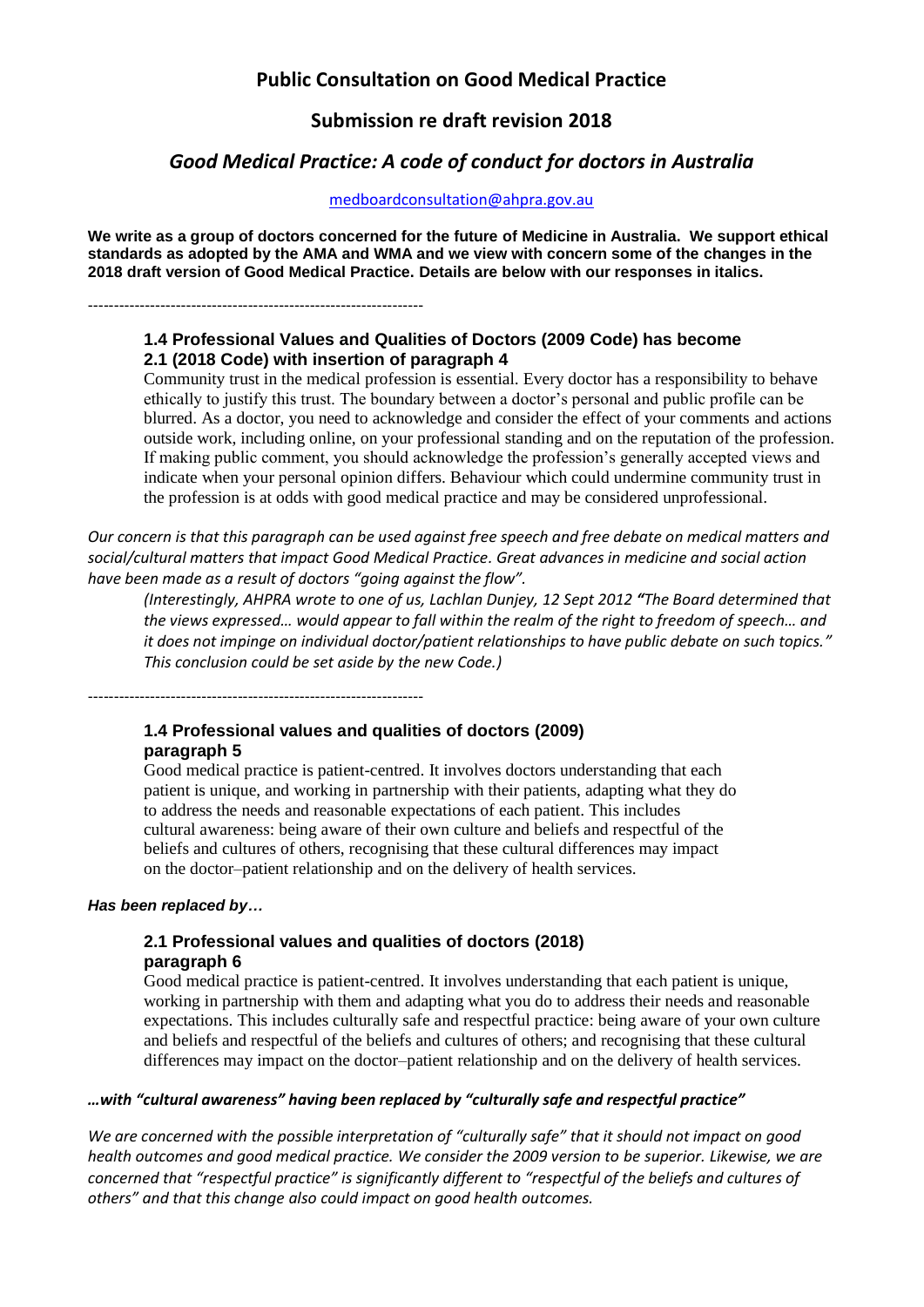*Respect for a patient does not equate to respecting cultural beliefs and practices that may be antithetical to good medical practice.*

# *No change is needed. The 2009 Code should be retained.*

-----------------------------------------------------------------

### **2.4 Decisions about access to medical care**

2.4.3 Upholding your duty to your patient and not discriminating on medically irrelevant grounds, including race, religion, sex, disability or other grounds, as described in antidiscrimination legislation.

#### *Has been replaced by…*

#### **3.4 Decisions about access to medical care**

**3.4.3** Upholding your duty to your patient and not discriminating on medically irrelevant grounds, including race, religion, sex, gender identity, sexual orientation, disability or other grounds, as described in anti-discrimination legislation.

#### *…with the addition of "gender identity" and "sexual orientation".*

*We submit that the term "medically irrelevant" is not appropriate for the additional grounds. Gender identity is relevant in so many ways including age, experience, psychological factors and last but not least any possible therapeutic intervention both medical and surgical with life-long outcomes and consequences.*

*Likewise, sexual orientation is also medically relevant preventively and therapeutically with regard to past and current sexual practices, consistent with current standards of practice.*

#### *The 2009 wording is ethically sound. The 2018 wording is not. The 2009 Code should be retained.*

-----------------------------------------------------------------

# **3.7 Culturally safe and sensitive practice**

Good medical practice involves genuine efforts to understand the cultural needs and contexts of different patients to obtain good health outcomes. This includes:

- **3.7.1** Having knowledge of, respect for, and sensitivity towards, the cultural needs of the community you serve, including those of Indigenous Australians.
- **3.7.2** Acknowledging the social, economic, cultural and behavioural factors influencing health, both at individual and population levels.
- **3.7.3** Understanding that your own culture and beliefs influence your interactions with patients.
- **3.7.4** Adapting your practice to improve patient engagement and health care outcomes

#### *Has been replaced by…*

# **4.8 Culturally safe and sensitive practice**

Culturally safe and respectful practice requires you to understand how your own culture, values, attitudes, assumptions and beliefs influence interactions with patients and families, the community, colleagues and team members. Good medical practice is culturally safe and respectful. This includes:

- **4.8.1** Understanding that only the patient and/or their family can determine whether or not care is culturally safe and respectful.
- **4.8.2** Respecting diverse cultures, beliefs, gender identities, sexualities and experiences of people, including among colleagues and team members.
- **4.8.3** Acknowledging the social, economic, cultural, historic and behavioural factors influencing health, both at the individual, community and population levels.
- **4.8.4** Adopting practices that respect diversity, avoid bias, discrimination and racism, and challenge belief based on assumption (for example, based on gender, disability, race, ethnicity, religion, sexuality, age or political beliefs).